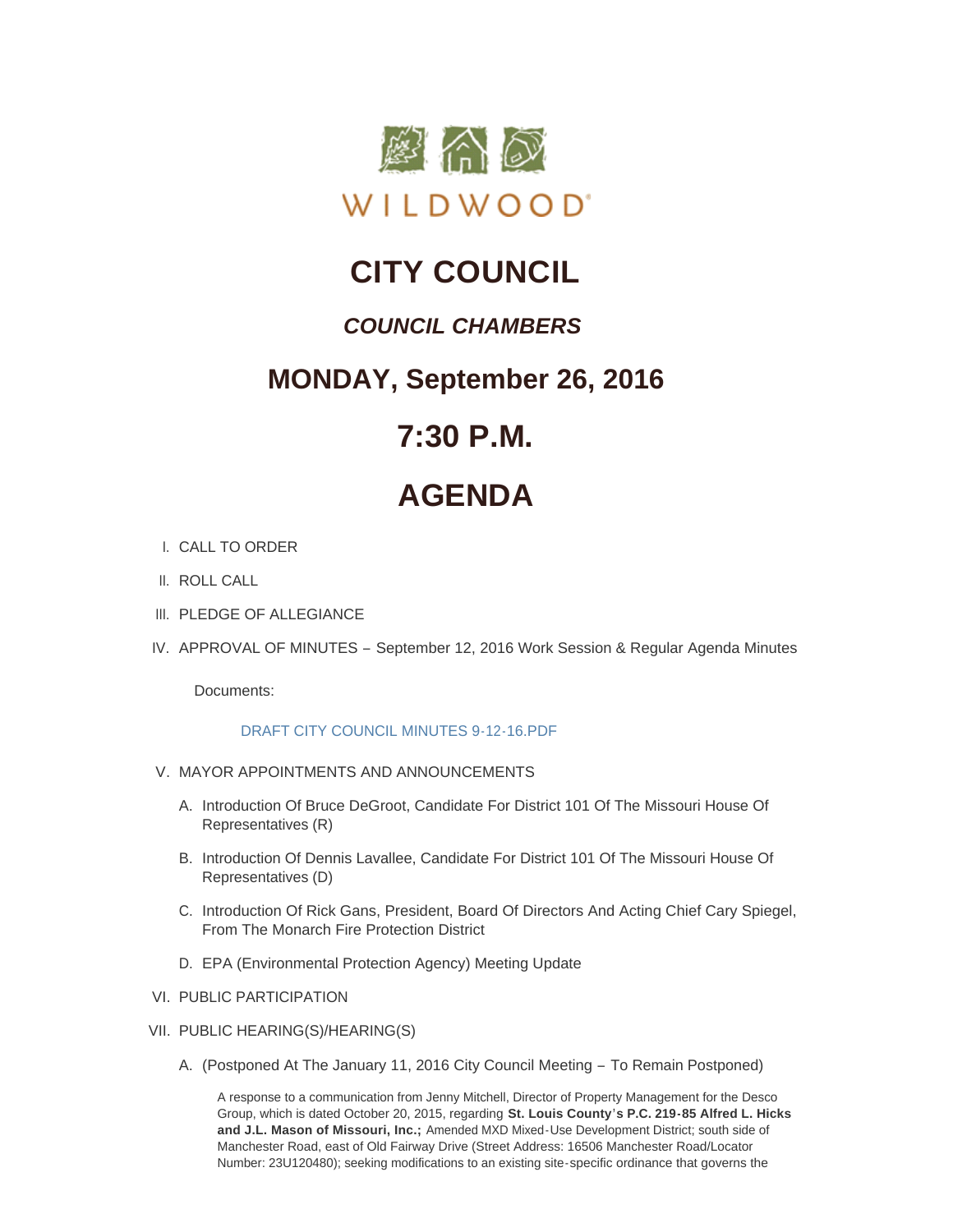Schnucks Wildwood Crossing Center to allow for a third freestanding monument sign along the property's Manchester Road frontage. (Ward – Seven)

Number: 23U120480); seeking modifications to an existing site-specific ordinance that governs the

B. Liquor License Application For BP Gas Station, From Icell Enterprise, L.L.C., C/O Hassan Abdiannia, Which Is Located At 300 State Route 109. (Ward - One)

Documents:

#### HEARING - [LIQOUR LICENSE APPLICATION BP.PDF](http://cityofwildwood.com/AgendaCenter/ViewFile/Item/8298?fileID=12342)

#### VIII. LEGISLATION

- UNFINISHED BUSINESS A.
	- BILL #2211 1.

AN ORDINANCE OF THE CITY OF WILDWOOD, MISSOURI, AUTHORIZING THE MAYOR OF THE CITY TO NEGOTIATE AND EXECUTE A DEVELOPMENT FINANCE COOPERATION AGREEMENT WITH PAYNE FAMILY HOMES, LLC, FOR DEVELOPMENT FINANCE INCENTIVES PERTAINING TO THE CONSTRUCTION OF MAIN STREET AND IMPROVEMENTS TO STATE ROUTE 109. *Recommended by the Development Finance Group and City Council* (Second Reading) (Wards - All)

#### **DIRECT BUDGETARY IMPLICATION: Revenue Neutral**

Documents:

#### [BILL 2211.PDF](http://cityofwildwood.com/AgendaCenter/ViewFile/Item/8301?fileID=12343)

PROPOSED AMENDED BILL #2211-A 2.

AN ORDINANCE OF THE CITY OF WILDWOOD, MISSOURI, AUTHORIZING THE MAYOR OF THE CITY TO NEGOTIATE AND EXECUTE A DEVELOPMENT FINANCE COOPERATION AGREEMENT WITH PAYNE FAMILY HOMES, LLC, FOR DEVELOPMENT FINANCE INCENTIVES PERTAINING TO THE CONSTRUCTION OF MAIN STREET AND IMPROVEMENTS TO STATE ROUTE 109. *Recommended by Council Member Cullinane and City Administrator Thomas* (Second Reading) (Wards - All) **DIRECT BUDGETARY IMPLICATION: Revenue Neutral**

Documents:

#### [BILL 2211-A PROPOSED AMENDMENT TO BILL 2211.PDF](http://cityofwildwood.com/AgendaCenter/ViewFile/Item/8302?fileID=12344)

BILL #2212 3.

AN ORDINANCE AUTHORIZING A LOT SPLIT PLAT OF A 9.14 ACRE TRACT OF LAND, KNOWN AS 'ADJUSTED LOT B OF THE BOYLE-HOLCOMB ESTATE,' WHICH WAS SUBJECT TO A BOUNDARY ADJUSTMENT PLAT APPROVED IN 2014, AND SAID TRACT OF LAND IS LOCATED IN SECTION 25, TOWNSHIP 45 NORTH, RANGE 3 EAST, CITY OF WILDWOOD, ST. LOUIS COUNTY, MISSOURI; BEING MORE SPECIFICALLY SITUATED ON THE WEST SIDE OF SHEPARD RIDGE ROAD, TO THE NORTHEAST OF ITS INTERSECTION WITH SHEPARD ROAD, FOR THE PURPOSES OF SUBDIVIDING IT INTO TWO (2) PARCELS OF GROUND, HEREAFTER TO BE KNOWN AS LOTS 1 AND 2 OF THE BOYLE-HOLCOMB ESTATE; BEING THREE (3) ACRES AND SIX (6) ACRES IN SIZE, RESPECTIVELY. *Recommended by the Department of Planning* (Second Reading) (Ward - Three)

Documents:

#### [BILL 2212.PDF](http://cityofwildwood.com/AgendaCenter/ViewFile/Item/8303?fileID=12345)

- **B. NEW BUSINESS** 
	- BILL #2213 1.

AN ORDINANCE OF THE CITY OF WILDWOOD, MISSOURI AMENDING CERTAIN PROVISIONS OF CHAPTER 415; AND AMENDING REGULATIONS PERTAINING TO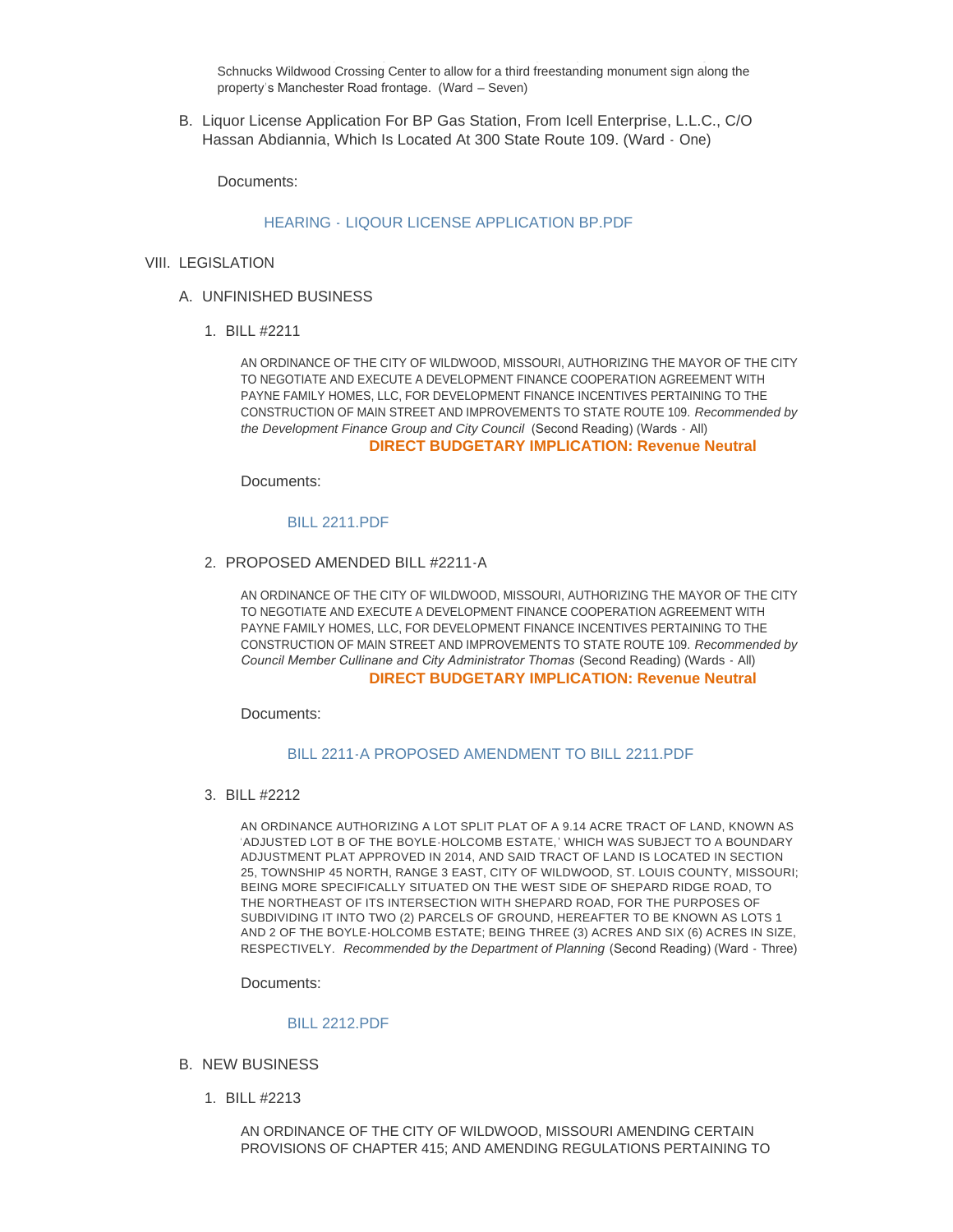GROUP HOMES – P.Z. 11-16 CITY OF WILDWOOD PLANNING AND ZONING COMMISSION, C/O DEPARTMENT OF PLANNING. *Recommended by the Planning and Zoning Commission* (First Reading) (Wards – All)

Documents:

#### [BILL 2213.PDF](http://cityofwildwood.com/AgendaCenter/ViewFile/Item/8305?fileID=12346)

BILL #2214 2.

AN ORDINANCE AUTHORIZING THE APPROVAL OF A MINOR SUBDIVISION PLAT, TO BE KNOWN AS "*SCHNEIDER SUBDIVISION,"* FOR A THIRTY-FOUR (34) ACRE TRACT OF LAND THAT IS PART OF THE WEST HALF OF THE SOUTHWEST QUARTER OF SECTION 1 AND PART OF LOT 2 OF 'DREINHOEFER ESTATE' [PLAT BOOK 1, PAGE 63] IN THE EAST HALF OF THE SOUTHEAST QUARTER OF SECTION 2, BOTH OF WHICH ARE LOCATED IN TOWNSHIP 44 NORTH, RANGE 3 EAST, CITY OF WILDWOOD, ST. LOUIS COUNTY, MISSOURI AND, MORE SPECIFICALLY, SITUATED BETWEEN STATE ROUTE 109 TO THE WEST AND EATHERTON ROAD TO THE EAST, ALL BEING NORTH OF VIOLA GILL LANE, FOR THE PURPOSES OF CREATING THREE (3) LOTS FOR FUTURE DEVELOPMENT AND DEDICATION OF A PORTION OF PUBLIC RIGHT-OF-WAY FOR THE EXTENSION OF MAIN STREET. *Recommended by the Department of Planning* (First Reading) (Ward Eight)

Documents:

#### [BILL 2214.PDF](http://cityofwildwood.com/AgendaCenter/ViewFile/Item/8306?fileID=12347)

BILL #2215 3.

AN ORDINANCE AMENDING ORDINANCE #2206 AND AUTHORIZING THE MAYOR OF THE CITY OF WILDWOOD, MISSOURI, TO EXECUTE A CONTRACT ON BEHALF OF THE CITY OF WILDWOOD, MISSOURI WITH *KCI CONSTRUCTION COMPANY* FOR THE CONSTRUCTION OF THE 2nd STATE ROUTE 100 PEDESTRIAN BRIDGE AND ASSOCIATED PLAZA AREAS, AS SHOWN ON CONSTRUCTION DRAWINGS AND SPECIFICATIONS. *Recommended by Mayor Bowlin and Director of Planning and Parks Vujnich* (First Reading) (Wards – Five and Eight)

#### **DIRECT BUDGETARY IMPLICATION: \$196,771.00 Cost Reduction from Amount of Bill #2206**

Documents:

#### [BILL 2215.PDF](http://cityofwildwood.com/AgendaCenter/ViewFile/Item/8307?fileID=12348)

- IX. RESOLUTIONS NONE
- X. OTHER
	- A. Receive & File A Site Development Plan (SDP) Report, With Recommendation, Regarding The Planning And Zoning Commission's Action On P.Z. 12 And 13-15 The Villages At Bright Leaf

An R-3 10,000 square foot Residence District (Town Center "Neighborhood General District" and "Neighborhood Edge District"), with a Planned Residential Development Overlay District (PRD); north side of State Route 100, east of State Route 109. (Ward - Five)

Documents: